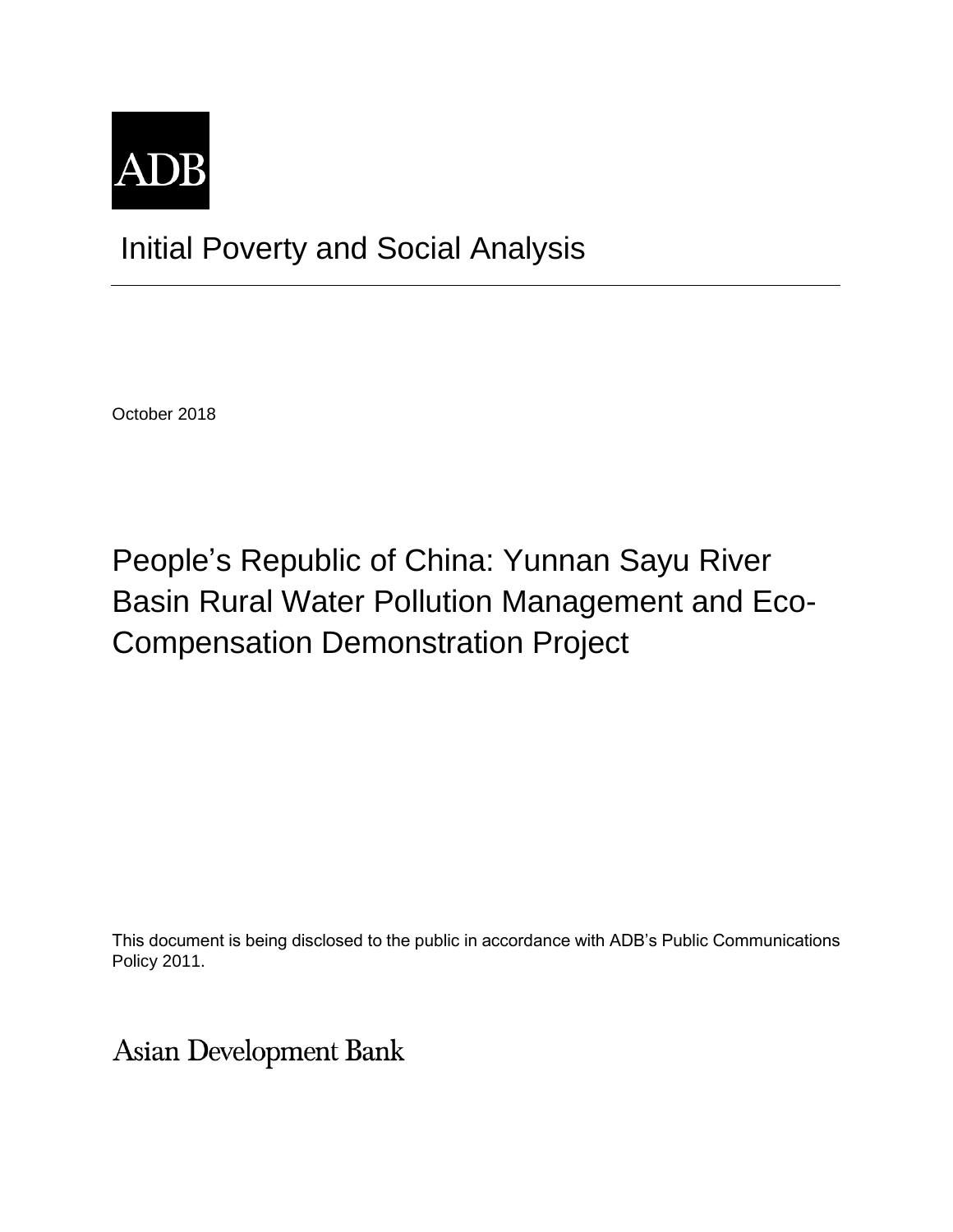## **CURRENCY EQUIVALENTS**

(as of 15 October 2018)

| Currency unit | -   | yuan (CNY) |
|---------------|-----|------------|
| CNY1.00       | $=$ | \$0.1445   |
| \$1.00        | $=$ | CNY6.9222  |

#### **ABBREVIATIONS**

| ADB. | – | Asian Development Bank           |
|------|---|----------------------------------|
| TRTA | - | transaction technical assistance |

## **NOTE**

In this report, "\$" refers to United States dollars.

In preparing any country program or strategy, financing any project, or by making any designation of or reference to a particular territory or geographic area in this document, the Asian Development Bank does not intend to make any judgments as to the legal or other status of any territory or area.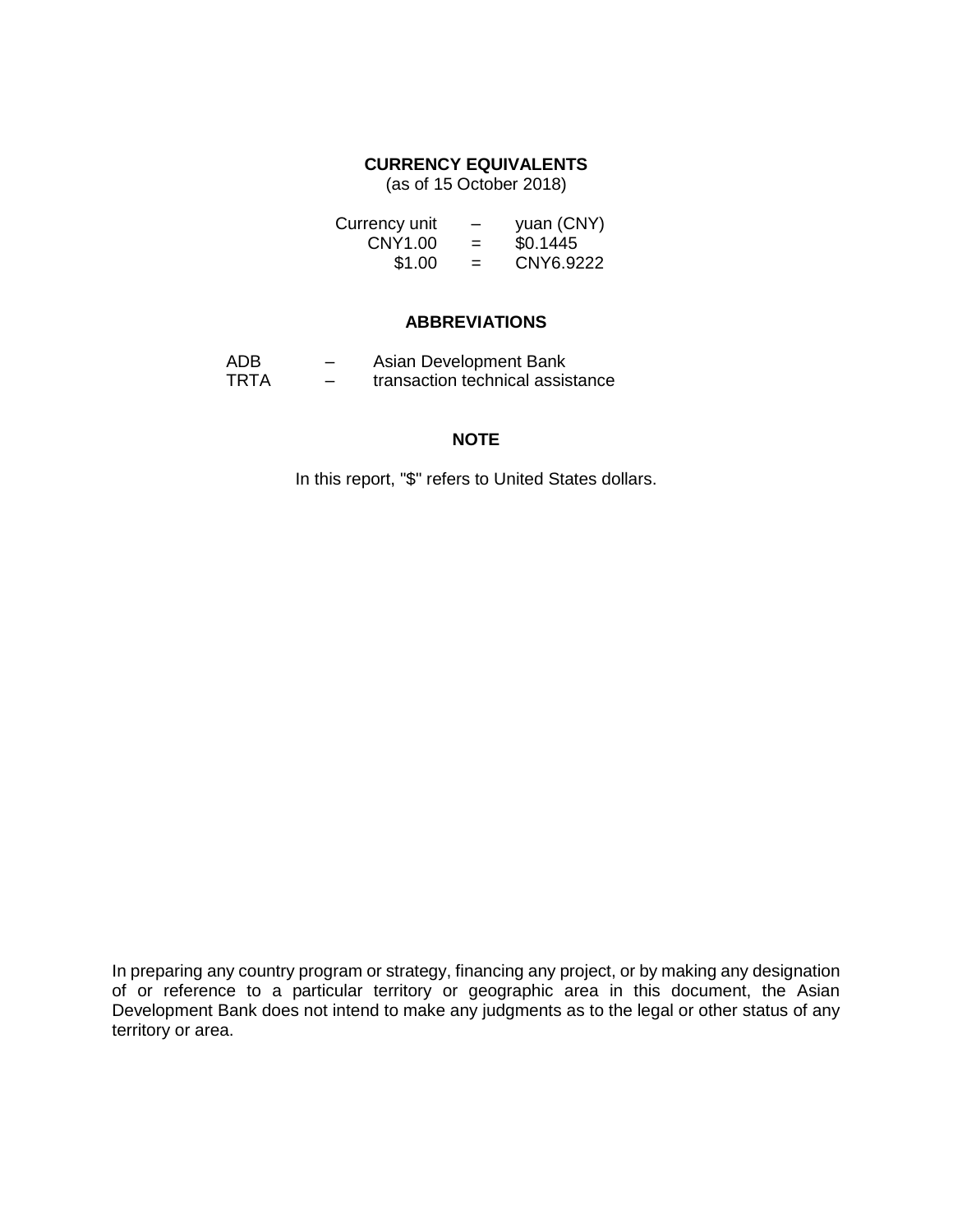# **INITIAL POVERTY AND SOCIAL ANALYSIS**

| Country: | People's Republic of<br>China | Project Title: | Yunnan Sayu River Basin Rural Water Pollution | Management and Eco-Compensation Demonstration Project |
|----------|-------------------------------|----------------|-----------------------------------------------|-------------------------------------------------------|
|          | Lending/Financing Modality:   | Project        | Department/Division:                          | EARD/EAER                                             |

**I. POVERTY IMPACT AND SOCIAL DIMENSIONS**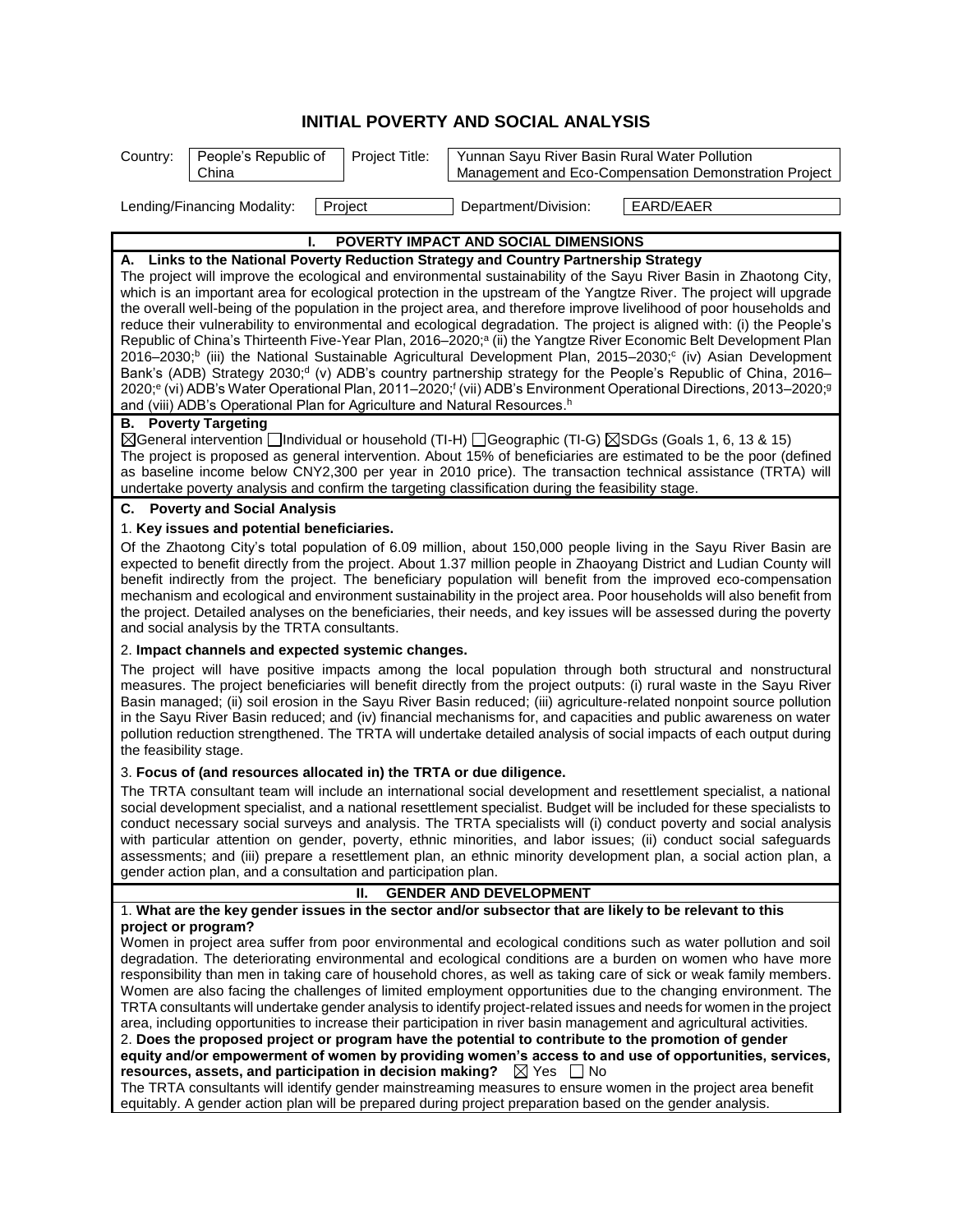| empower women through their participation in the project activities.<br>3. Could the proposed project have an adverse impact on women and/or girls or widen gender inequality?                                                                                                                                                                                                                                                                                                                                                                                                                                                                                                                                                                                         |
|------------------------------------------------------------------------------------------------------------------------------------------------------------------------------------------------------------------------------------------------------------------------------------------------------------------------------------------------------------------------------------------------------------------------------------------------------------------------------------------------------------------------------------------------------------------------------------------------------------------------------------------------------------------------------------------------------------------------------------------------------------------------|
| $\Box$ Yes $\boxtimes$ No                                                                                                                                                                                                                                                                                                                                                                                                                                                                                                                                                                                                                                                                                                                                              |
| The project is not expected to widen gender inequality.                                                                                                                                                                                                                                                                                                                                                                                                                                                                                                                                                                                                                                                                                                                |
| 4. Indicate the intended gender mainstreaming category:                                                                                                                                                                                                                                                                                                                                                                                                                                                                                                                                                                                                                                                                                                                |
| GEN (gender equity)<br>$\Box$ EGM (effective gender mainstreaming)<br>$\boxtimes$<br>SGE (some gender elements)                                                                                                                                                                                                                                                                                                                                                                                                                                                                                                                                                                                                                                                        |
| NGE (no gender elements)<br><b>PARTICIPATION AND EMPOWERMENT</b><br>Ш.                                                                                                                                                                                                                                                                                                                                                                                                                                                                                                                                                                                                                                                                                                 |
| 1. Who are the main stakeholders of the project, including beneficiaries and negatively affected people?                                                                                                                                                                                                                                                                                                                                                                                                                                                                                                                                                                                                                                                               |
| Identify how they will participate in the project design.                                                                                                                                                                                                                                                                                                                                                                                                                                                                                                                                                                                                                                                                                                              |
| Main stakeholders are communities and households in the project area that will benefit or be impacted by the project.<br>The beneficiaries and affected people will be consulted in coordination with their respective village committees. The<br>stakeholders will be consulted during the feasibility study to ensure that the project design corresponds to their<br>needs. Particularly, affected people (such as farmers) will be consulted through participatory methods (meetings,<br>interviews, etc.) to ensure their voices are heard and incorporated in the project design. The TRTA consultants will<br>undertake the stakeholder analysis to identify potential beneficiaries and affected people and their needs for<br>consultation and participation. |
| 2. How can the project contribute (in a systemic way) to engaging and empowering stakeholders and<br>beneficiaries, particularly, the poor, vulnerable, and excluded groups? What issues in the project design<br>require participation of the poor and excluded?                                                                                                                                                                                                                                                                                                                                                                                                                                                                                                      |
| The TRTA consultants will develop a consultation and participation plan to effectively engage stakeholders and<br>beneficiaries, including the poor, women and vulnerable groups. The participation of the beneficiaries and affected<br>people, including the poor and vulnerable groups, is particularly important during the preparation or design of eco-<br>compensation and other nonstructural measures under the project and the preparation of social safeguards<br>assessment and plans.                                                                                                                                                                                                                                                                     |
| 3. What are the key, active, and relevant civil society organizations (CSOs) in the project area? What is the<br>level of civil society organization participation in the project design?                                                                                                                                                                                                                                                                                                                                                                                                                                                                                                                                                                              |
| $\boxtimes$ Information generation and sharing (H) $\boxtimes$ Consultation (H)<br>$\boxtimes$ Collaboration (L)<br>$\Box$ Partnership (N/A)                                                                                                                                                                                                                                                                                                                                                                                                                                                                                                                                                                                                                           |
| Women's federation and community-based groups will participate in the project design. The TRTA consultants will<br>identify relevant civil society organizations that are active in the project area.                                                                                                                                                                                                                                                                                                                                                                                                                                                                                                                                                                  |
| 4. Are there issues during project design for which participation of the poor and excluded is important?<br>What are they and how should they be addressed? $\boxtimes$ Yes<br>l No                                                                                                                                                                                                                                                                                                                                                                                                                                                                                                                                                                                    |
| The design of eco-compensation and other nonstructural measures and social safeguards assessment will require<br>participation of the beneficiaries and affected people, including the poor and vulnerable groups. The TRTA will<br>ensure that all relevant stakeholders are adequately consulted during the project design and preparation of social<br>safeguard plans.                                                                                                                                                                                                                                                                                                                                                                                             |
| IV.<br><b>SOCIAL SAFEGUARDS</b>                                                                                                                                                                                                                                                                                                                                                                                                                                                                                                                                                                                                                                                                                                                                        |
| A. Involuntary Resettlement Category <b><math>\boxtimes</math> A</b><br>B<br>C<br>$\Box$ FI                                                                                                                                                                                                                                                                                                                                                                                                                                                                                                                                                                                                                                                                            |
| 1. Does the project have the potential to involve involuntary land acquisition resulting in physical and<br>economic displacement? X Yes<br>No                                                                                                                                                                                                                                                                                                                                                                                                                                                                                                                                                                                                                         |
| It is estimated that about 120 hectares of rural collectively-owned land will be used by the project, and some<br>households need to be relocated during project implementation. In addition, some land will be needed for temporary<br>use during construction by contractors.                                                                                                                                                                                                                                                                                                                                                                                                                                                                                        |
| 2. What action plan is required to address involuntary resettlement as part of the TRTA or due diligence<br>process?                                                                                                                                                                                                                                                                                                                                                                                                                                                                                                                                                                                                                                                   |
| $\boxtimes$ Resettlement plan<br>Resettlement framework<br>Social impact matrix                                                                                                                                                                                                                                                                                                                                                                                                                                                                                                                                                                                                                                                                                        |
| None<br>Environmental and social management system arrangement                                                                                                                                                                                                                                                                                                                                                                                                                                                                                                                                                                                                                                                                                                         |
| B. Indigenous Peoples Category $\Box A \boxtimes B \Box C \Box F$                                                                                                                                                                                                                                                                                                                                                                                                                                                                                                                                                                                                                                                                                                      |
| 1. Does the proposed project have the potential to directly or indirectly affect the dignity, human rights,                                                                                                                                                                                                                                                                                                                                                                                                                                                                                                                                                                                                                                                            |
| livelihood systems, or culture of indigenous peoples?<br>$\boxtimes$ Yes<br>No                                                                                                                                                                                                                                                                                                                                                                                                                                                                                                                                                                                                                                                                                         |
| Three village groups of ethnic minorities (Miao, Yi, and Hui) are located in the project area. The local population,<br>including ethnic minority groups, will benefit from the project. The TRTA consultants will assess impacts and prepare<br>an ethnic minority development plan.                                                                                                                                                                                                                                                                                                                                                                                                                                                                                  |